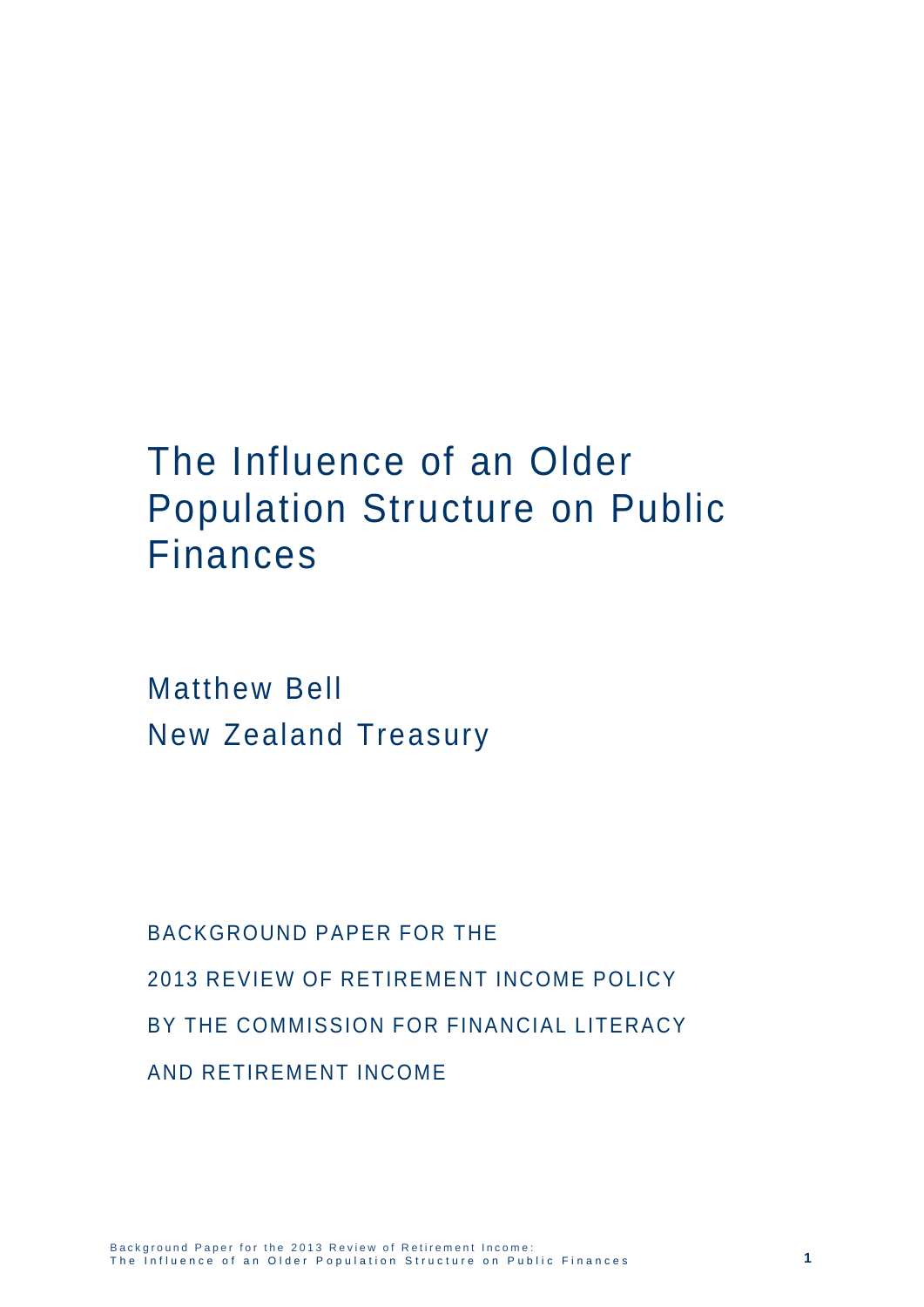| <b>BACKGROUND PAPER</b><br>FOR THE 2013 REVIEW<br>OF RETIREMENT<br><b>INCOME</b> | The Influence of an Older Population Structure on Public Finances                                                                                                                                                                                                                                                                                                                                                                                                                                                                              |
|----------------------------------------------------------------------------------|------------------------------------------------------------------------------------------------------------------------------------------------------------------------------------------------------------------------------------------------------------------------------------------------------------------------------------------------------------------------------------------------------------------------------------------------------------------------------------------------------------------------------------------------|
| MONTH/YEAR                                                                       | September 2013                                                                                                                                                                                                                                                                                                                                                                                                                                                                                                                                 |
| <b>AUTHOR</b>                                                                    | <b>Matthew Bell</b><br>Senior Analyst, Modelling and Forecasting team, the Treasury                                                                                                                                                                                                                                                                                                                                                                                                                                                            |
| URL                                                                              | Commission for Financial Literacy and Retirement Income website:<br>www.cflri.org.nz/retirement-income/policy-positions                                                                                                                                                                                                                                                                                                                                                                                                                        |
| <b>ACKNOWLEDGEMENTS</b>                                                          | I am grateful for comments, suggestions and assistance received<br>from colleagues on the staff of the New Zealand Treasury.<br>The long-term projections that are the focus of this paper would not<br>be possible to produce without the population and labour force<br>projections produced by Kim Dunstan and his colleagues in the<br>Demography Division of Statistics New Zealand.                                                                                                                                                      |
| <b>NZ TREASURY</b>                                                               | New Zealand Treasury<br>PO Box 3724<br>Wellington 6008<br><b>NEW ZEALAND</b><br>Email<br>information@treasury.govt.nz<br>64-4-472 2733<br>Telephone<br>Website<br>www.treasury.govt.nz                                                                                                                                                                                                                                                                                                                                                         |
| <b>DISCLAIMER</b>                                                                | The views, opinions, findings, and conclusions or recommendations<br>expressed in this paper are strictly those of the author. They do not<br>necessarily reflect the views of the New Zealand Treasury or the<br>New Zealand Government. The New Zealand Treasury and the<br>New Zealand Government take no responsibility for any errors or<br>omissions in, or for the correctness of, the information contained in<br>these working papers. The paper is presented not as policy, but with<br>a view to inform and stimulate wider debate. |
| <b>JEL CLASSIFICATION</b>                                                        | JEL classification codes:                                                                                                                                                                                                                                                                                                                                                                                                                                                                                                                      |
|                                                                                  | H <sub>2</sub> – Taxation, subsidies and revenue                                                                                                                                                                                                                                                                                                                                                                                                                                                                                               |
|                                                                                  | H5 – National government expenditures and related<br>policies                                                                                                                                                                                                                                                                                                                                                                                                                                                                                  |
|                                                                                  | 100 - Health, education and welfare                                                                                                                                                                                                                                                                                                                                                                                                                                                                                                            |
|                                                                                  | J00 – Labour and demographic economics                                                                                                                                                                                                                                                                                                                                                                                                                                                                                                         |
| <b>KEYWORDS</b>                                                                  | Key words: Public expenditure; taxation; labour market;<br>demographic economics                                                                                                                                                                                                                                                                                                                                                                                                                                                               |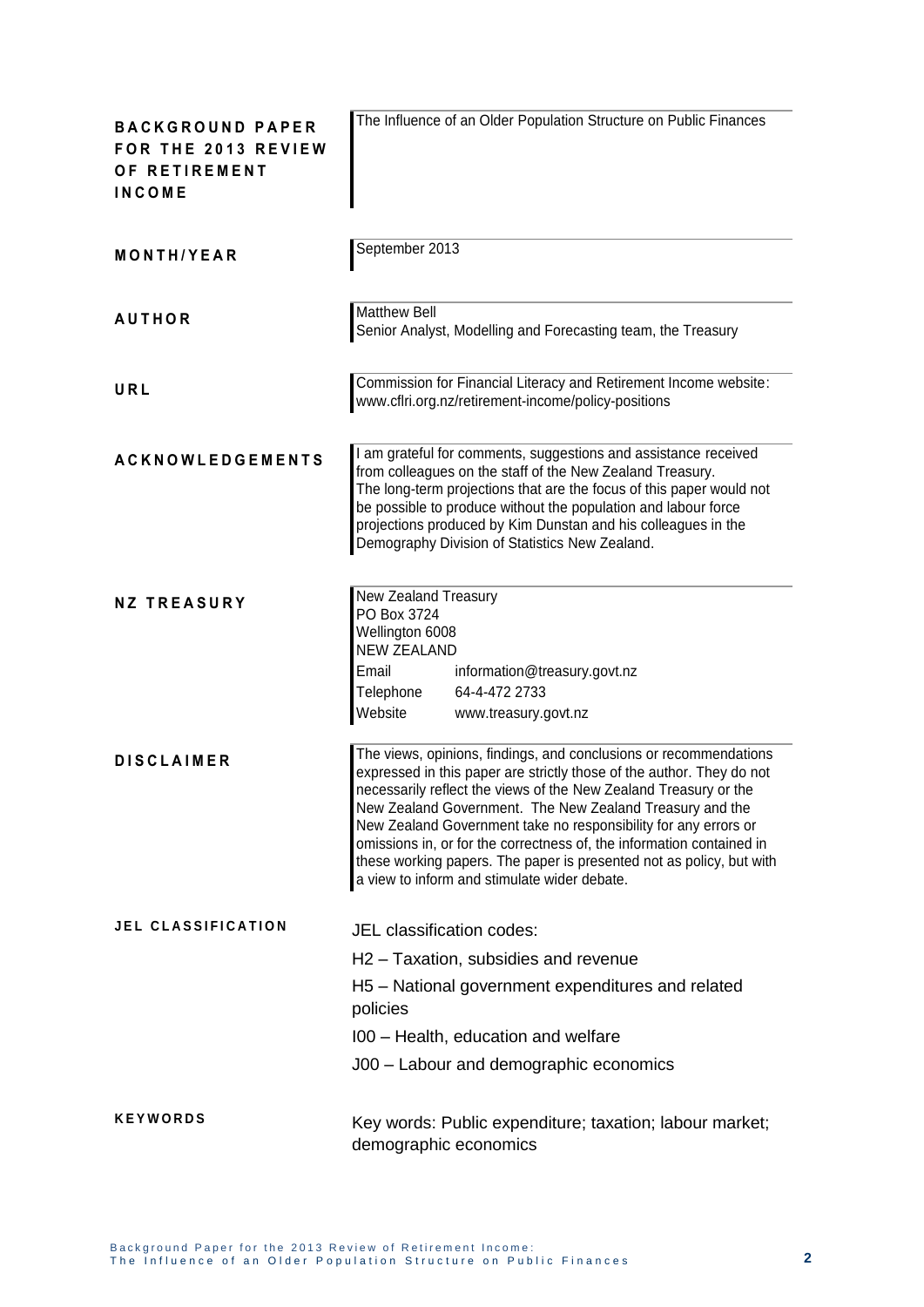# The Influence of an Older Population Structure on Public Finances

## Introduction

This paper draws on material produced by the Treasury for the 2013 Statement on New Zealand's Long-term Fiscal Position [Affording Our Future.](http://www.treasury.govt.nz/government/longterm/fiscalposition/2013) It focuses on scenario projections of the public finances of New Zealand (NZ) over the next half century. In particular it looks at how the ageing of the population structure might impact and via what main channels.

When reading about and viewing the projections, it should be kept in mind that they are not forecasts. In other words, they do not represent a best attempt to predict future outcomes, unlike, for example, the forecast base from which they arise. Rather they should be thought of as "*what if?*" scenarios that are heavily dependent on the assumptions that generate them.

As an example, in the *Cost Pressures* scenario net debt rises to nearly 200% of nominal Gross Domestic Product (GDP) by the year ended 30 June 2060, or 2059/60. In reality successive governments would not allow such a debt path to unfold. Even if they wished to, eventually foreign lenders would view NZ as too risky and withdraw their funds. The purpose of this is not to predict such an improbable outcome, but rather to signal that, as debt begins to rapidly rise, fiscal settings have become unstable and policy change is required.

# Long-term Projections – three scenarios of net debt to GDP

Core Crown net debt is one of the main indicators used in NZ public finance reporting. Core Crown (CC) refers to all of the Govt. departments, but excludes the more autonomous Crown Entities and State-owned Enterprises. Net debt is borrowings less financial assets, with the significant exclusions of the New Zealand Superannuation (NZS) Fund and Student Loans.

The fiscal projection modelling requires one fiscal variable to be the **residual variable** that, when all other factors are individually projected under various assumptions, closes the accountancy relationship:

 $\triangle$  Assets –  $\triangle$  Liabilities = Operating Balance ( $\triangle$  stands for annual change)

Given that gross borrowings (debt) is one of the public liabilities, and the operating balance consists of revenue plus valuation gains/(losses) minus expenses in the year, the relationship above can be re-arranged to make debt the subject, via:

Δ Debt = Δ Assets – Δ Non-debt Liabilities – Revenue – Gains/(losses) + Expenses

If a fiscal projection scenario is used to portray the consequences of funding ongoing operating shortfalls (i.e. a situation where each year expenses exceed revenue plus gains), then debt is the residual variable of the modelling via the re-arranged expression shown. Net debt can obviously be calculated from the gross debt that is output.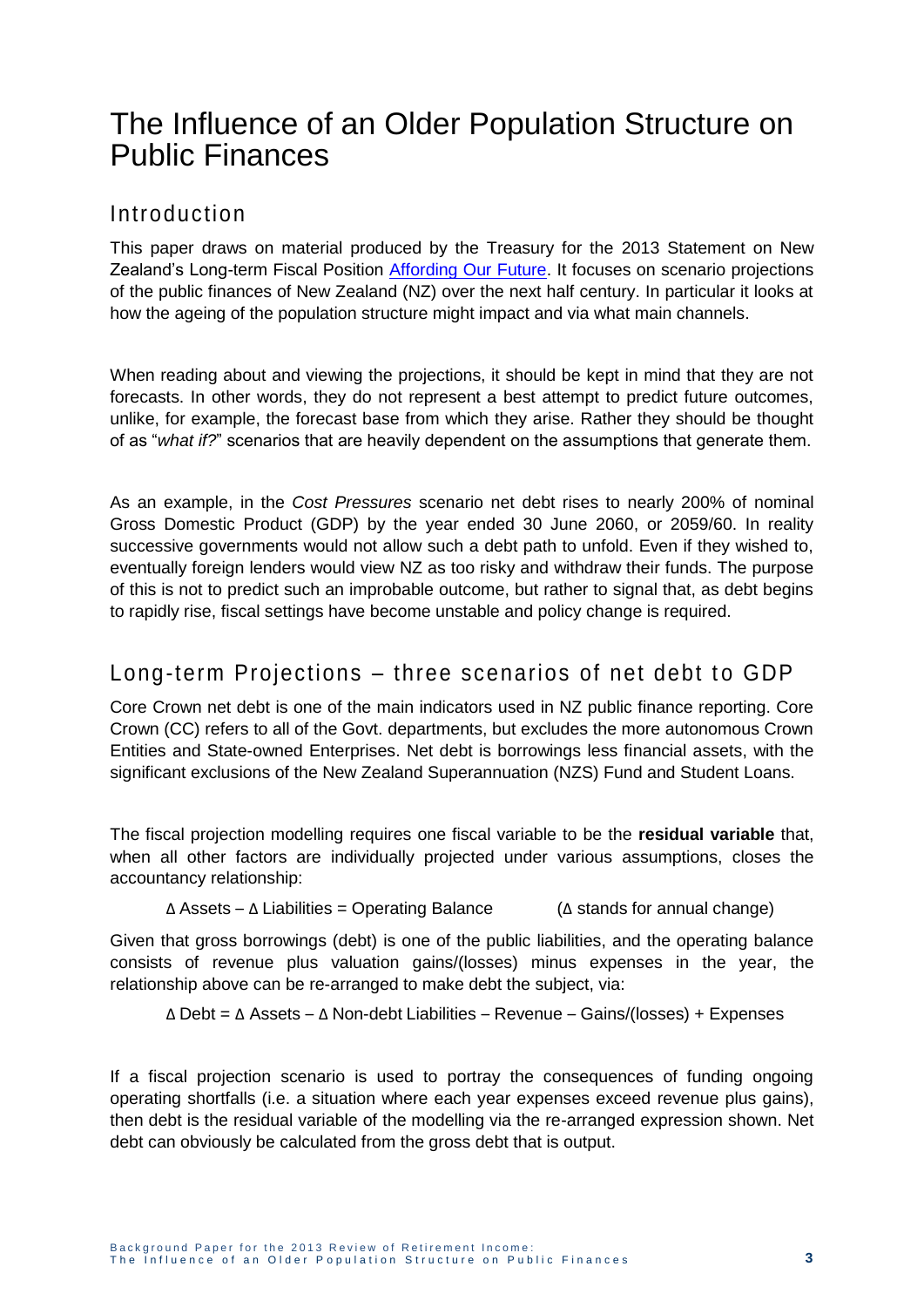On the other hand, if the scenario's purpose was to illustrate what kind of expense growth could be accommodated while keeping net debt to GDP stable, then expenses can be made the residual of the modelling. In fact, this approach can be even more targeted to a subset of expenses that derive their growth from allowances for new operating spending (OAs), as is done under a Budget process in forecast years. Dividing assets into those financial assets that are subtracted from gross debt to give net debt and all other assets, and expenses into finance costs and welfare spending, which are not covered by the OAs, and all other expense types, the expression can be re-arranged yet again to:

OA-controlled Expenses + Welfare spending + Finance costs =

Δ Debt – Δ Financial Assets used in Net Debt measure – Δ Other Assets + Δ Non-debt Liabilities + Revenue + Gains/(losses) =

 $\rightarrow$  OA-controlled Expenses =  $\Delta$  Net Debt –  $\Delta$  Other Assets +  $\Delta$  Non-debt Liabilities + Revenue + Gains/(losses) – Welfare spending – Finance costs

With the required annual change in net debt known (it will simply grow in line with nominal GDP growth if it is required to remain at a stable level of GDP) and all the other variables individually projected under their individual growth assumptions, the combined size of the OA-controlled expense becomes the residual of the modelling in each projected year.



*Figure 1:* **Three long-term core Crown net debt to nominal GDP scenarios**

In Figure 1 the *Cost Pressures* (CP) and the *Frozen Age Structure* (FAS) scenarios both use debt as the residual of the modelling, while the *Stabilise Net Debt* (SND) scenario uses the OA-controlled expenses in this role. Apart from that, and despite their very different profiles, all three of these scenarios have the vast majority of their inputs and assumptions in common. These shared characteristics include: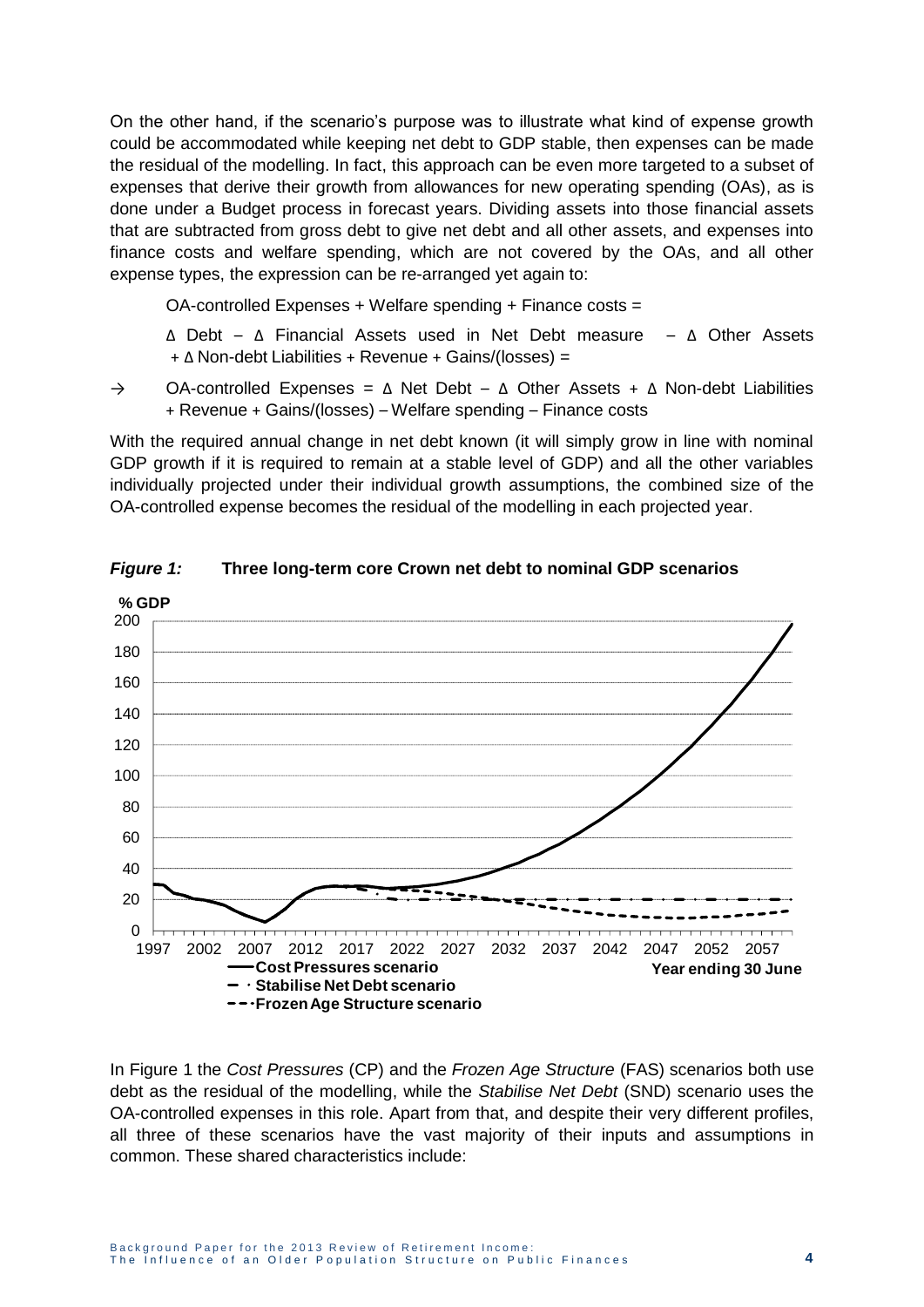- A Budget 2013 forecast base, which is exactly the same up until 2014/15 and differs only in CC expenses, and their ensuing impact on debt, in 2015/16 and 2016/17;
- Identical projections of all economic and fiscal variables, other than CC expenses and debt, from 2017/18 to 2059/60 for the CP and SND scenarios. This means the projection of tax and other revenue, all asset types, non-debt liabilities and all economic variables, such as GDP, bond rates and inflation, is exactly the same in both scenarios. Apart from the impact of different demographic inputs, the same is true of the FAS scenario.
- Projected welfare spending, including the NZS public pension and working-age benefits and transfers, is the same (other than the demographic effects under FAS).
- No incorporated feedback from fiscal outcomes to economic variables e.g. the longrun labour productivity growth assumption in all three scenarios is 1.5% per annum and this remains constant no matter what is unfolding in terms of public debt, or any other fiscal variable, in the scenario.

What differs between the CP and SND scenarios, from 2015/16 onwards, is the manner in which the majority of CC expense classes are grown. These are the expense types that, under a Budget process, would derive any forecast growth from the annual OAs. They include Health, Education, Law & Order, Core Government Services, Defence, Economic & Industrial Services and several smaller spending categories. The main exceptions are the demand-based forecast expense types, which is the majority of welfare and finance costs.

Under CP and FAS these expenses are grown from their 2014/15 values with individual drivers. The drivers are labour costs; inflation; productivity growth; recipient growth; and a non-demographic volume factor. The first two of these normally use the same economic projections in all spending classes, and productivity is also generally an across-the-board assumption. It is the final two that differ between expense types. Recipient growth is based on demographic projections from Statistics NZ. Often just the growth of the adult population is used, but where identifiable, a more finessed approach of weighting to the main recipient age groups is applied. For example, NZS is aligned to the growth of the "65 and older" age group, while the recipient growth of Early Childhood Education is based on the "0 to 5" ages. The non-demographic volume factor (NDV) is based on the particular expense's historical growth. This is because it is an aggregate of numerous factors that have impacted on the path of that spending, above and beyond those that have already been modelled. These include policy changes, labour and price inputs that have consistently differed from the general economy-wide estimates, and the impacts of one-off or temporary factors. Health, in particular, has a significantly higher NDV than other expense classes. This is due to public health spending having grown markedly more than most other expenses in recent decades.

The SND scenario grows most CC expenses, other than welfare and finance costs, under a different approach. It effectively extends the logic of five-year Budgets, with their OAs, out for a further 40+ years. This is a capped expenditure method. It ignores the recipient, labour input, NDV etc characteristics of individual spending categories and simply applies a total increase to the combined spending categories covered in each projected year. Until 2019/20 the OAs used in the [2013 Fiscal Strategy Report](http://www.treasury.govt.nz/budget/2013/fsr/07.htm) are applied, which brings net debt close to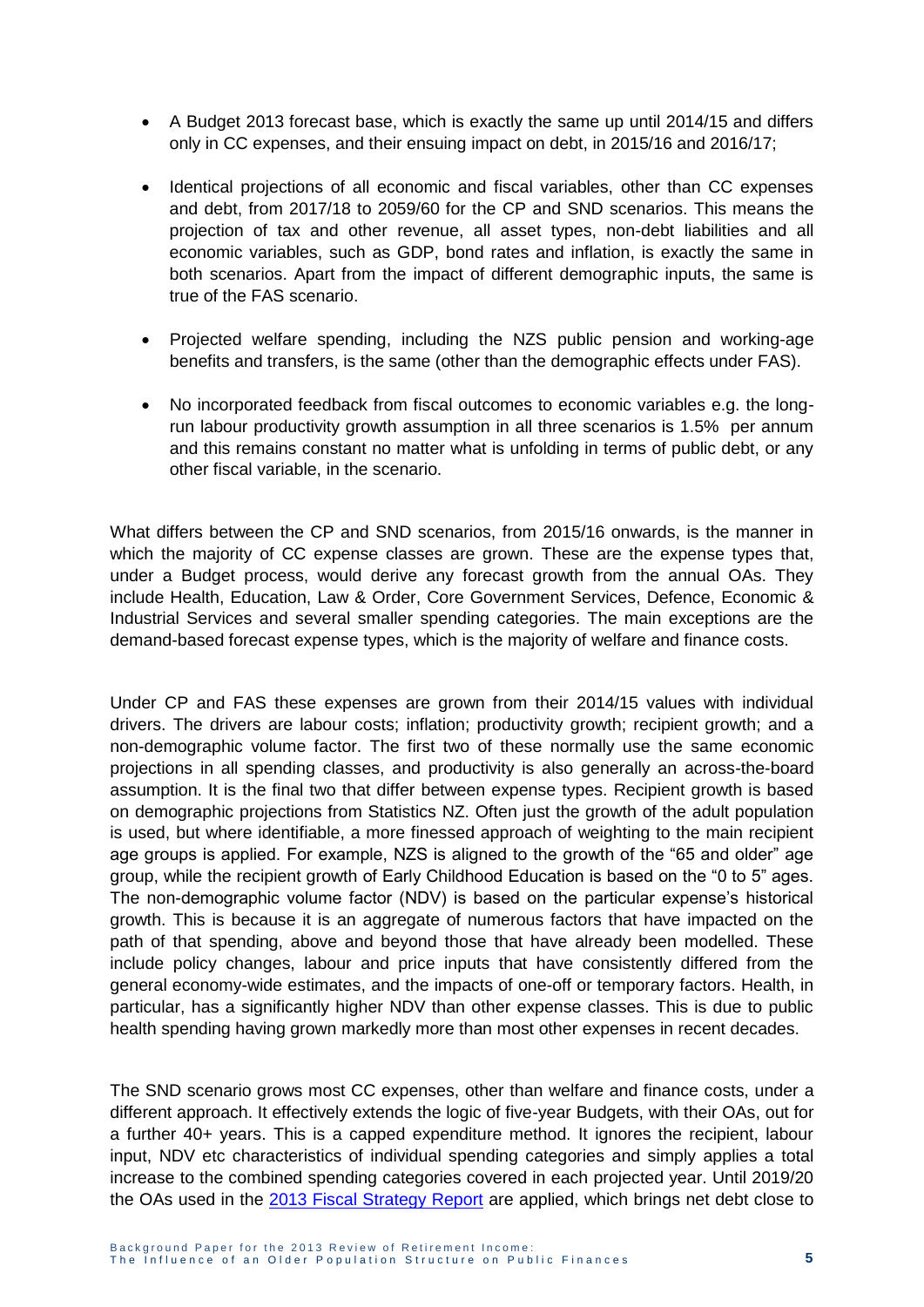20% of GDP. Beyond this annual OAs are used that stabilise net debt at 20% of GDP, given all the other factors that impact on borrowing, such as tax, asset growth, welfare spending etc. There is nothing optimal about 20%. It was chosen as some relatively low level of net debt to GDP is needed for the scenario; it aligns with the current administration's long-term fiscal objective; and is around the average attained over the last 20 years. While the level targeted does affect the OAs required to attain it, stabilisation beyond that depends more on balancing against the revenue available.

What differentiates the CP and FAS scenarios? The answer is one thing, and one thing only, and that is the demographic driver of the projections.

More specifically, the FAS scenario is a theoretical one where NZ's population structure remains as it is in 2014/15, the last "common year" among the three scenarios. The overall population growth is no different to that used in the CP and SND scenarios, which both utilise Statistics NZ's 2011-base median National Population Projections (NPP). However, while a combination of relatively low fertility and increasing longevity causes the population structure to get progressively older in the median NPP, it stays fixed in the FAS scenario.

While it has been emphasised that projections are not forecasts, the NPP are probably their most reliable aspect. This is partly due to fertility and mortality usually changing quite slowly, but is mostly because many in the projected population are alive now and will be for many years. Migration could alter the outlook, but it has not impacted greatly over the last 50 years.

So if the unchanging population structure of the FAS scenario will not occur, why model it? The answer is to emphasise the main reason for producing long-term fiscal projections. This is to signal the need to prepare for fiscal pressures that an ageing population will produce. Longer and healthier life spans are a cause for celebration and will bring benefits both on an individual and national level. But they are also the sole cause of difference between the CP and FAS net debt projections, indicating that they entail increased drivers of expense growth.

#### Long-term Projections – expenses (and revenue) under the three scenarios

The paths of CC expenses under the three scenarios, and the common revenue (including valuation gains) to GDP track that they share, are illustrated in Figure 2.

Under the FAS scenario nominal dollar levels of revenue plus gains differ to the other two scenarios. This is because the different demographic projection leads to a different GDP projection, and it is this which drives most revenue types, including the major revenue source of tax. However, as a ratio to GDP, the differences in the FAS scenario are very small.

Two features of Figure 2 are notable. The first of these is the steep rise in expenses in the CP scenario over projected years. The second less obvious but equally important feature is that, beyond 2014/15, expenses never exceed revenue and gains in the other two scenarios.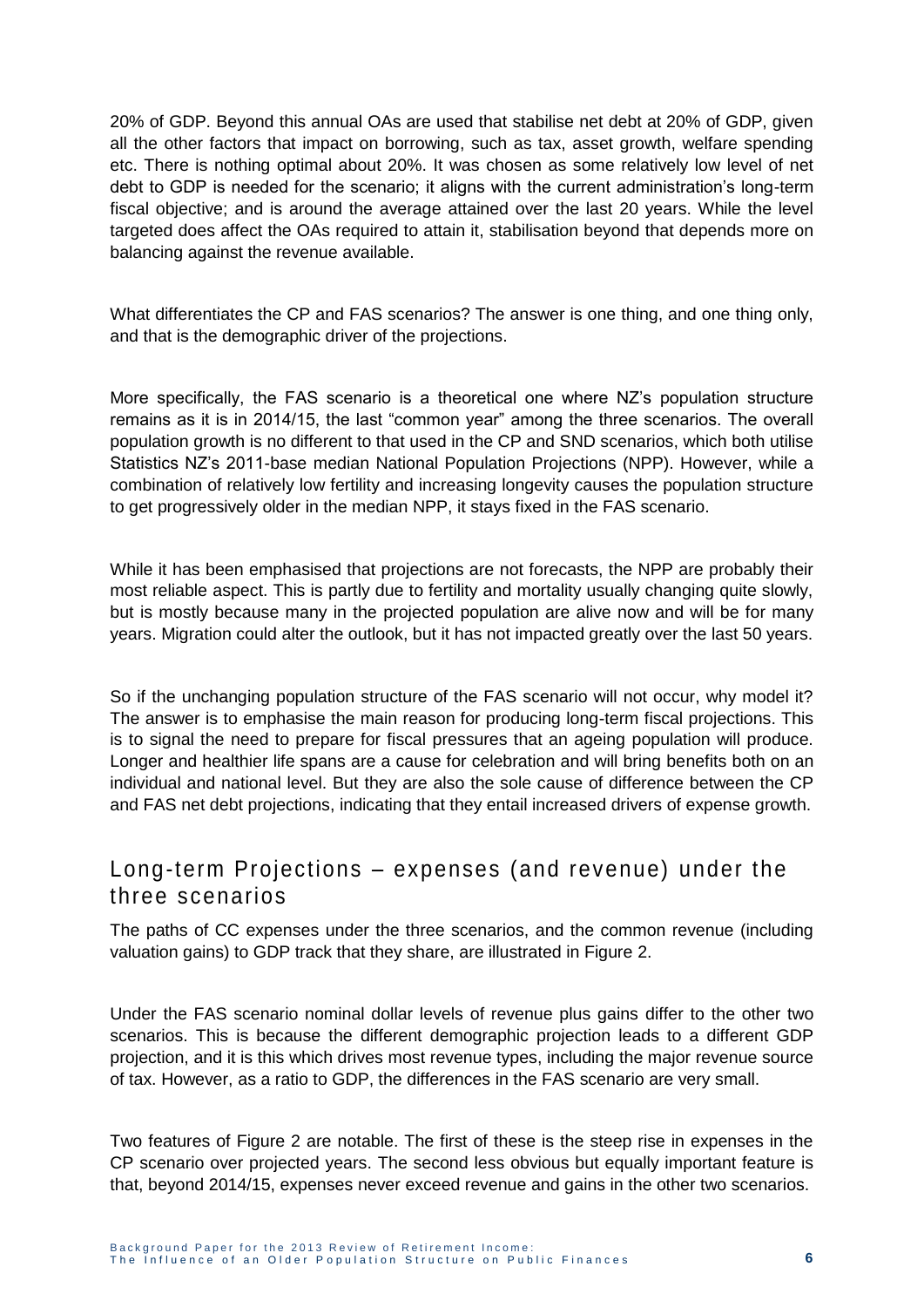

*Figure 2:* **Core Crown expenses scenarios & revenue plus gains to nominal GDP**

Furthermore, as the SND scenario stabilises core Crown net debt to GDP, Figure 2 indicates what is necessary in order to do this once the desired percentage of net debt to GDP has been attained. From the long-run gap between the revenue and expenses tracks for the SND scenario, it appears that this can be achieved by running a permanent core Crown operating surplus of around one and a half percentage points of GDP.

#### What drives expense differences between the three long term scenarios

Figure 3 depicts CC expenses to GDP, broken into six major categories. The most recent historical year (2011/12) is depicted, along with the CP, SND and FAS scenarios in 2059/60.

Figures 1, 2 and 3 show, in reverse order, a series of "cause and outcome". Figure 3 depicts which spending areas increase (or lessen) from current (2011/12) ratios to GDP under the different scenarios. Figure 2 then translates this to an overall track against revenue and gains. As long as expenses stay below the revenue track, operating surpluses are generated that can be used to decrease debt. But once the expense line surpasses revenue plus gains, deficits occur and borrowing has to increase to cover them. For each scenario the ongoing relationship between revenue and expenses is portrayed as a stock, or cumulative, measure in Figure 1. While this depicts net debt, the path of financial assets in each scenario is not very different, and it is the different borrowings tracks that dominate the various outcomes.

What leads to the varying outcomes of Figure 3 that cause the large differences between net debt tracks in Figure 1? This depends both on the expense types and the scenarios involved.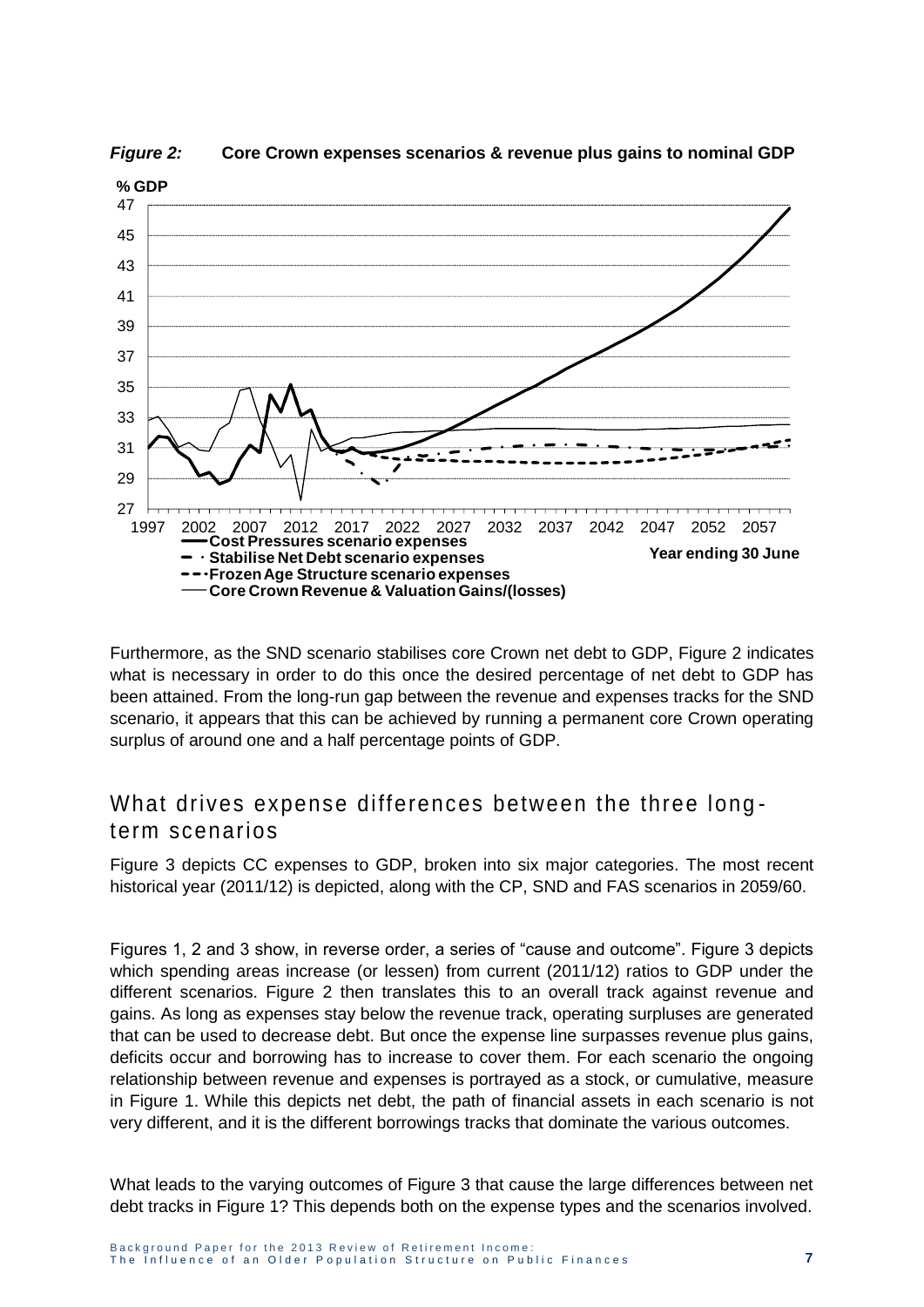

*Figure 3:* **Core Crown expenses to nominal GDP – now & projected scenarios**

The most obvious difference is the enormous lift, by 2059/60, in finance costs for the CP scenario relative to 2011/12, which is not reflected in either of the other two scenarios. This is a product of deficits and how long, over the projection horizon, they have to impact on debt. Figure 2 shows that, under CP, expenses outstrip revenue and gains by the mid-2020s. With no policy response modelled to arrest the growth of borrowing a kind of "debt cycle" occurs. As deficits lead to more borrowing and higher debt, the finance costs generated by the debt grow and add to the annual deficits fuelling the stock of debt. The longer that this cycle has to proceed, both the greater the finance costs generated and the quicker that they grow.

In fact, the lift in finance costs in the CP scenario is probably an understatement, as the scenario utilises no feedback loop between the level of public debt and the interest rate applied i.e. all three scenarios assume a long-run nominal interest rate on public debt of 6% per annum. In reality, with debt rising to the kind of levels portrayed in the CP scenario, it is almost certain that lenders would require a higher interest rate to compensate them for the increased risk of default. As was mentioned in the Introduction section, it would probably reach a point where the NZ government could no longer access overseas funds. However the scenario is designed to outline an unsustainable path, not portray a realistic outcome, so the omission of feedback loops to interest rates does not impair the scenario's message.

For both the SND and FAS scenarios, Figure 2 shows that deficits never occur between 2014/15 and 2059/60. Without ongoing deficits adding to debt, by 2059/60 finance costs to GDP are little changed from 2011/12 levels. However, over the last 20 years of the FAS scenario the gap between revenue and expenses continually shrinks, suggesting expenses will outstrip revenue at some point beyond 2059/60. When it does, the debt cycle of the CP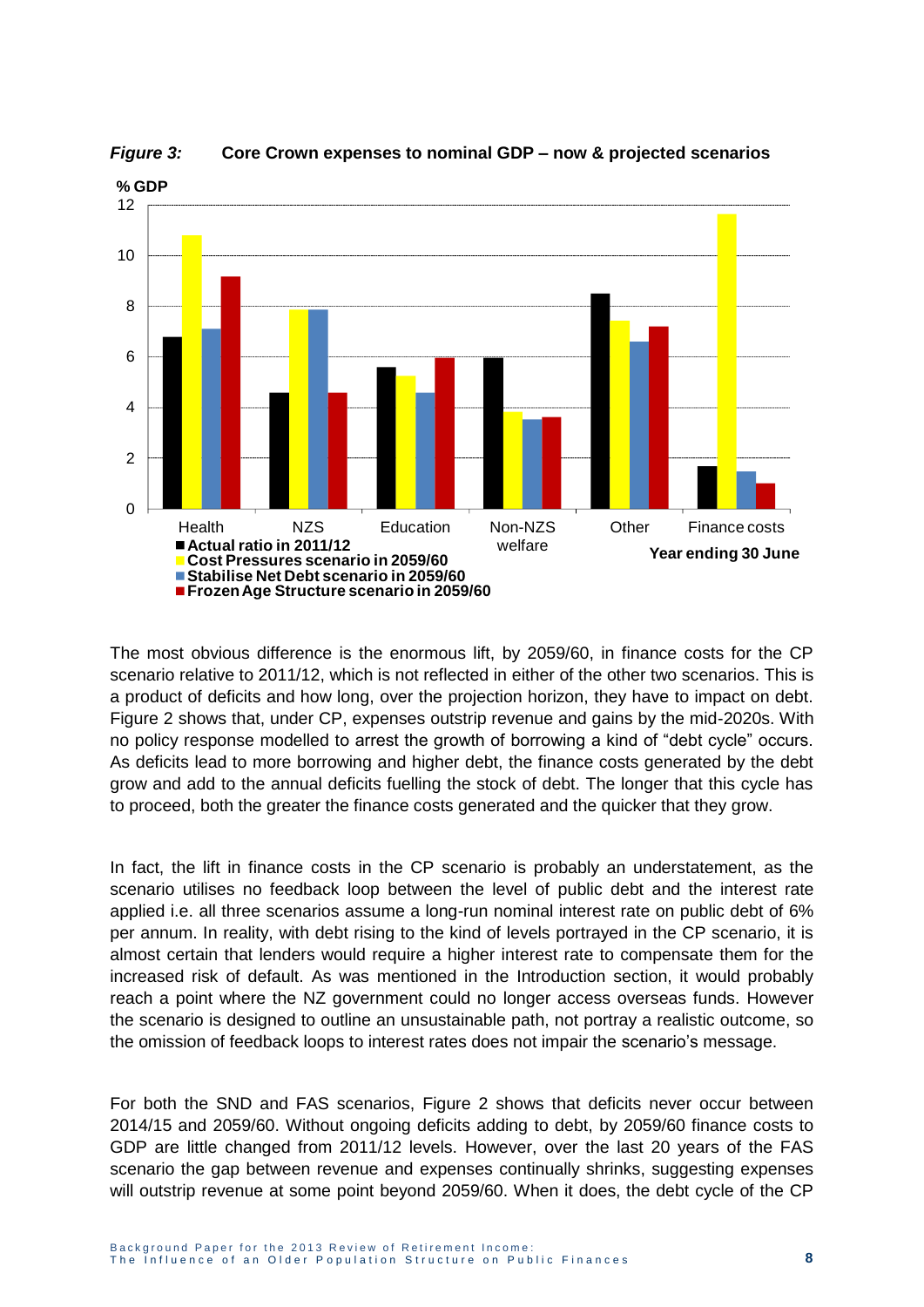scenario will begin. As CP and FAS differ only in the demographic structure underlying them, this indicates that population ageing adds to fiscal pressures but is not its sole cause. Only a scenario targeting balancing costs against revenue, as SND does, prevents debt from rising.

While the huge growth in finance costs under CP is the major driver of that scenario's rapid lift in net debt, this is more of a symptom than a root cause. To clarify, if the deficits did not initially occur, neither would the increased borrowing and the "debt cycle" would never get underway. So what causes the deficits under CP to arise around the mid-2020s? Comparing the 2059/60 bars in Figure 3 between CP and the other two scenarios provides the answers.

Total spending versus available revenue is what matters. Hence, finance costs aside, it is the overall difference in the other five big spending categories between the scenarios that needs to be compared. All three scenarios have at least one expense class where the ratio to GDP by 2059/60 is much higher than in 2011/12. But only CP has two, namely NZS and Health.

The SND scenario has an identical NZS projection to CP, because this is demand-based and so, like most welfare spending, is not subject to OA-based expense control. However SND has Health expenditure, for which growth is limited to shares of the OAs under a budgeting approach, only marginally higher by 2059/60 than 2011/12 levels.

While not as high as for CP. Health spending under FAS is well above 2011/12 levels by 2059/60. In this case, it is NZS that is virtually unchanged between the two years.

For the three major spending classes, Education, Non-NZS Welfare and the aggregate Other (comprising areas like Defence, Law & Order, Core Govt. Services and several others), all three scenarios have 2059/60 ratios to GDP below those in 2011/12, with the exception of Education under FAS where it is a little higher. For non-NZS Welfare, the assumption of mainly just inflation adjustment of payment rates sees costs to GDP fall over the projection. This suggests that it is not these areas that are considered to be the source of future fiscal pressure. Particularly in the case of the reduced Welfare ratio, they may even allow some reallocation of funds to help compensate for growth in areas like NZS and Health.

Health and NZS are the main areas of pressure and Figures 1 and 2 indicate that current revenue settings, especially in regard to tax, may be able to accommodate projected growth in one of these, but not both. However, the source of that projected growth is not identical.

NZS is a fairly simple story. With payment rates indexed to wage growth, the "per recipient" growth is likely to largely keep pace with that of per capita GDP. It is NZS's recipient growth, that of the "65 and older" age group, that is projected to grow considerably faster than the labour force, the demographic driver of GDP. The FAS projection, under which NZS to GDP hardly changes, illustrates that an ageing population is the source of cost pressure for NZS.

Health spending is more complicated. Between 2011/12 and 2059/60, the increase in Health to GDP under FAS is about 60% of that under the CP scenario. This indicates that, while the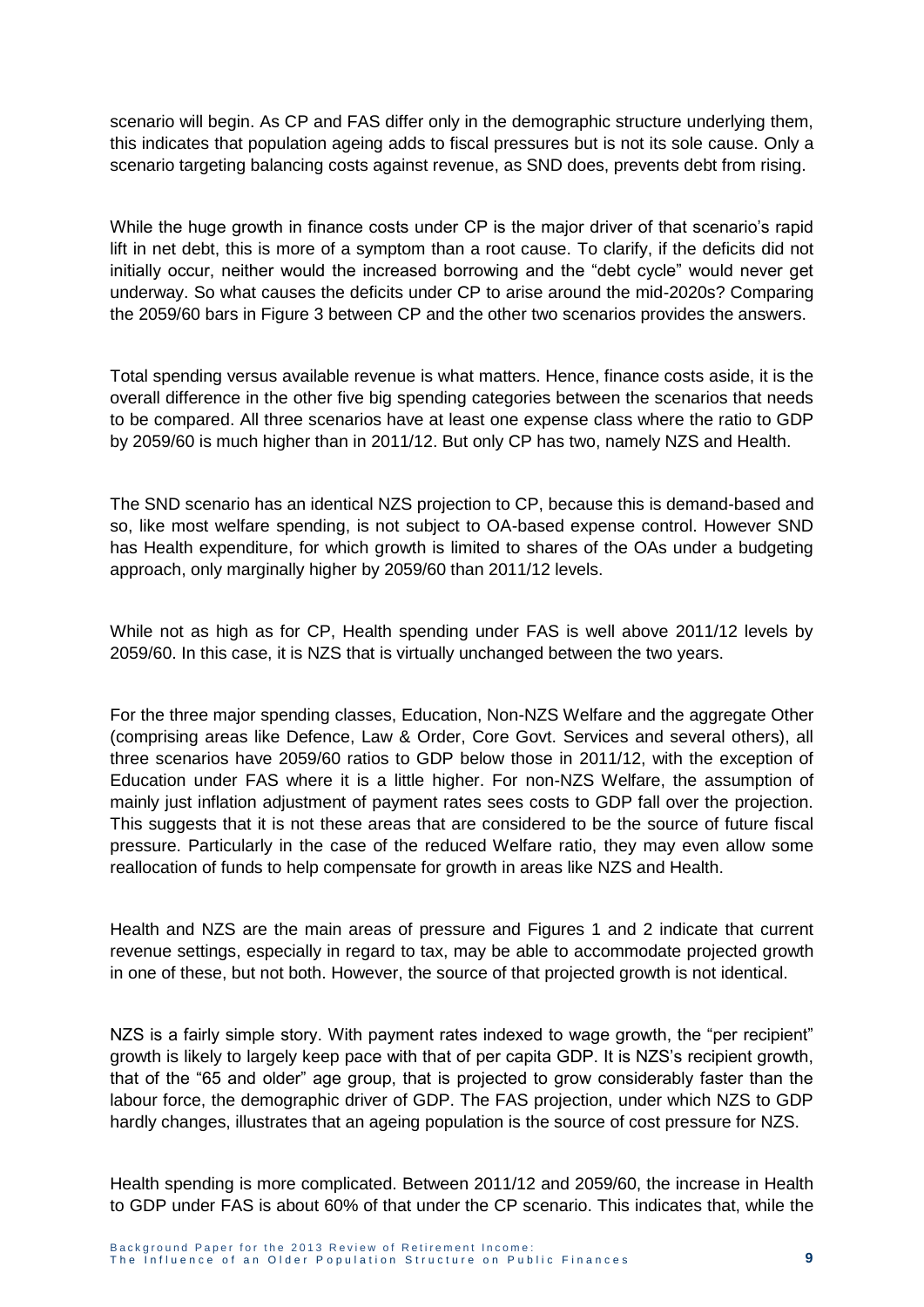ageing population does contribute to Health spending pressures, it is not the only factor. The ongoing availability of new and more effective treatments, with a corresponding expectation of access to them; a correlation between higher incomes and higher spending on health (certainly not unique to NZ); and significant labour input and accompanying costs that may exceed general economy averages; are all factors contributing to Health outstripping GDP over recent decades. Between 1996/97 and 2011/12 Health to GDP rose from 5.0% to 6.8%.

With no relief in the demand-based NZS costs, the SND scenario needs to find significant reductions in other expense types to stay below the revenue and gains track and so prevent deficits starting. While the ratios to GDP are lower than those in the CP scenario in all areas other than NZS, it is Health where the truly significant reductions can potentially occur.

## The role of revenue, especially tax, in " balancing the books"

It is important to keep in mind that all of the discussion so far has assumed a given track of revenue and gains. Obviously, reducing costs is not the only way of keeping expenses below revenue. Lifting the revenue track is also an option, with tax settings being the most likely way of implementing this. Tax is not only by far the biggest component of revenue and gains (CC tax revenue averaged over 91% of CC total revenue and gains for the last five years), it is also the revenue source most easily altered by policy settings and legislation.

It is quite likely that future NZ governments will respond to fiscal pressures with a mixture of spending reductions and tax increases. Figures 1, 2 and 3 all assume a stable long-run projection of tax revenue at 29% of GDP, reflecting the current tax regime under an economy growing on-trend and cycle-free. However, the average tax to GDP ratio for NZ over the last 40 years is 30%, meaning that there is some room to move on tax without taking it to unseen levels. Also, as future generations receive higher incomes via productivity growth, they may be willing to pay a little more tax to maintain levels of publicly-funded goods and services.

The 2013 Long-Term Fiscal Statement discusses potential options for tax changes to assist in attaining fiscal stability, including both positive and negative impacts on growth, income distributions, asset values etc. An even fuller coverage is provided in the background paper [The Role of Tax in Maintaining a Sustainable Fiscal Position.](http://www.treasury.govt.nz/government/longterm/fiscalposition/2013)

#### Potential options for turning Cost Pressures into Sustainable Net Debt

The FAS scenario delays the need to change any fiscal settings for 40 years or more, but that is of little comfort as it is a theoretical concept only. It serves to illustrate that NZ's ageing population is a source of expenditure pressure, particularly in the areas of NZS and Health.

By contrast, the SND scenario is not only possible but some variation of it needs to unfold as the CP projection does not represent a viable future. While keeping net debt at 20% of GDP is by no means the only option, managing public debt at reasonably low ratios of GDP aligns with current and past governments' fiscal goals and the practical constraint of sourcing funds.